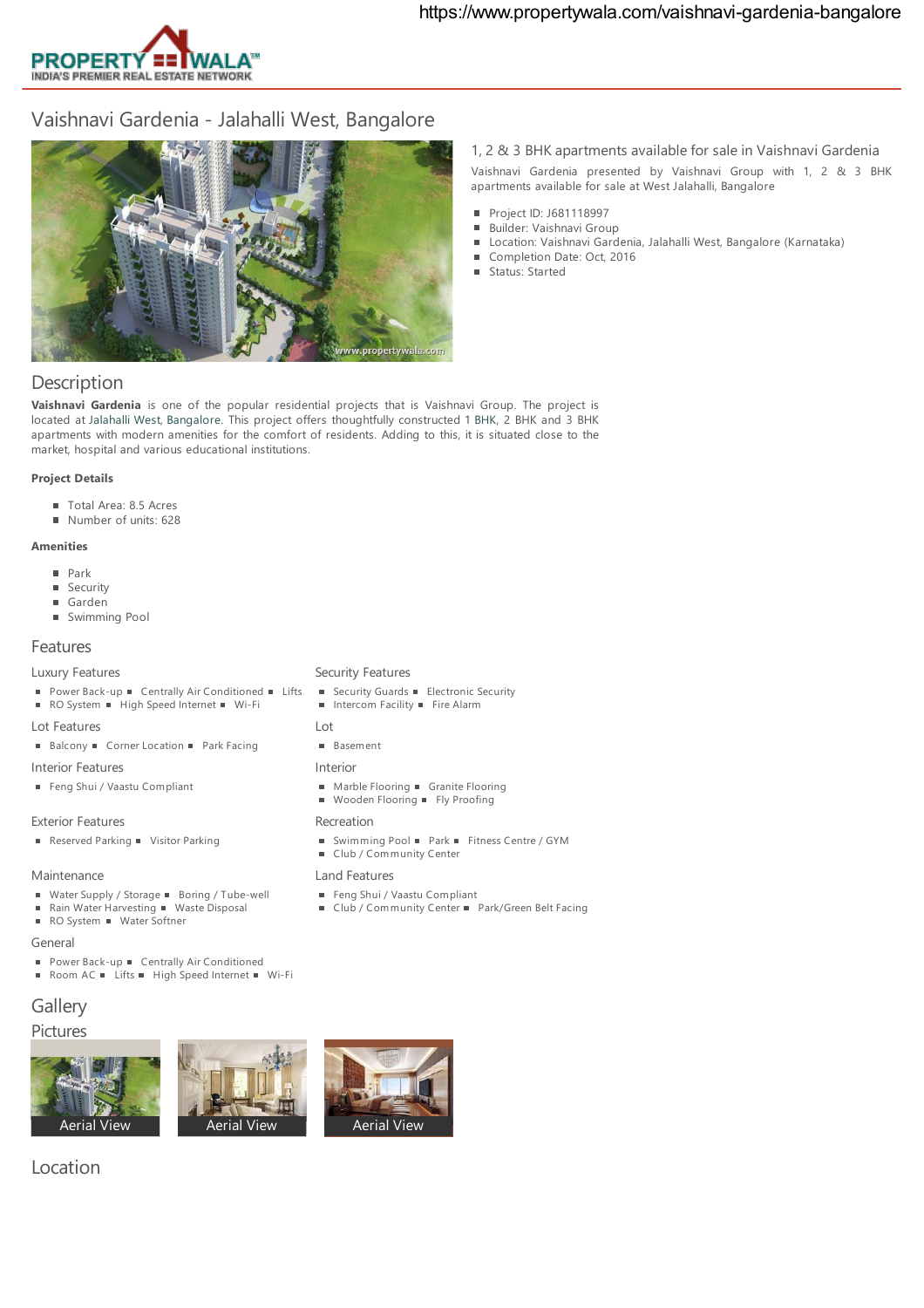#### **Landmarks**

#### Transportation

KSRTC Satellite Bus Stand (<15km), Yeshwanthpur Metro Station (<4km), BMTC Depot (<13km), Navrang (<8km), Deepa Complex (<12km), Vasanth Nagar Bus Station (<14km), Majestic Bus Terminus (<13km), Busstop (<7km), SUTECH SOLUTIONS - Designing the… Travelocar Bangalore (<14km), ALL TICKET WALA (<15km), om tours &travels (<16km), SRS Travels (<9km), BMTC Bus Depot - Laggere (<5km), Vijayanagar TTMC Bus Stop (<12km), BMTC (<5km), Kalinga Travels (<10km), Shanthi Nagar Bus Stop (<18km), Sky Kite - Travel and Advertising Serv…Tempo Stand (<11km)

#### Shopping

Mantri Square (<11km), Garuda Mall (<18km), Fabindia (<17km), Sapna Book House (<14km), Westside (<16km), P N RAO (<17km), Ezone (<8km), Radio House (<17km), Blossom Book House (<17km), Cafe Coffee Day (<16km), Sapna Book House (<11km), Vijayalakshmi Silks & Sarees (<17km), Metro Cash and Carry (<7km), Big Bazaar (<7km), Ritu Kumar (<17km), Aditya Birla Group (<9km), Deepam Silks & Sarees (<17km), Kobe Sizzlers (<18km), K.C. Das Sweets (<16km), Chemmanur Jewellers (<0.5km)

#### Recreation

M Chinnaswamy Stadium (<16km), Visvesvaraya Industrial and Technolo… Tipu Sultan, Cubbon Park (<15km), Sree Kanteerava Stadium (<16km), Freedom Park (<14km), Fun World (<12km), Shanthi Nagar Hockey Stadium (<18… Inox (<18km), Uma Theatre (<15km), Lumbini Gardens (<14km), Vision Cinemas (<18km), Fun Cinemas (<14km), Crimson Art Gallery (<15km), Vaibhav Theatre (<9km), RexTheatre (<17km), Poornima Theatre (<17km), HMT Cinema (<4km), Karnataka State Hockey Association …

#### Banks & ATMs

LIC of India Divisional Office (<16km), Corporation Bank (<16km), YES BANK (<16km), RMV Post Office (<9km), Post Office (<8km), State Bank of India (<7km), Praveen LIC (<16km), State Bank of India (<13km), Dena Bank (<13km), Bajaj Capital (<10km), Post Office (<14km), Chikkabanavara Post Office (<7km), Angel Broking (<14km), State Bank Of India (<17km), Punjab National Bank (<8km), Indian Bank (<8km), Post Office-Chandra Layout (<13km), Vijaya Bank (<8km), State Bank of Mysore (<5km), Jalahalli Post office (<5km)

#### Hospitals & Healthcare

Minto Eye Hospital (<15km), Victoria Hospital (<15km), Narayana Nethralaya (<7km), Fortis Hospital (<13km), The Grand Magrath Hotel (<18km), Jindal Naturecure Institute (<6km), Bangalore Baptist Hospital (<11km), Gold, Dr Agarwal Hospitals (<19km), Quintessence Family Dentistry & We… Deccan Charters Limited (<13km), Banjara Academy (<12km), Dr Agarwal, Columbia Asia Hospital - Hebbal (<1… Santosh Hospital (<15km), MC Modi Charitable Eye Hospital (<8…Kenkere Dental & Implant Centre (<1…B. W. Lions Super Speciality Eye Hosp… Manipal Northside Hospital (<10km), Vanivilas Hospital (<15km)

#### Education

Mount Carmel Institute of Managem… Baldwin Girls, Gandhi Krishi Vigyan Kendra (<11km), National Public School (<10km), Kendriya Vidyalaya Malleswaram (<9… B P Indian Public School (<10km), The Cathedral High School (<18km), ST.JOSEPH, Baldwin Boys, Kendriya Vidyalaya Hebbal (<10km), Cluny Convent High School (<4km), The Bangalore Education Society (<1… Cluny Convent High School (<9km), Sindhi High School (<12km), Kendriya Vidyalaya Number 2 (<5km), Al-Ameen College of Law (<18km), Seshadripuram Public School (<13km…Kendriya Vidyalaya IISC (<7km), Mallya Aditi International School (<1…

#### Religious Places

St. Mary, Shri Dharmaraya Swamy Temple (<1… Sri Kaadu Mallikarjunaswamy Templ… St. Marks Cathedral (<16km), ISKCON Bangalore (<7km), ISKCON Bangalore - Sri Jagannath M… St Lukes Church (<15km), St. Andrews Church (<16km), Durga Temple (<9km), dattatreya temple (<11km), Bethel AG Church (<11km), Jama Masjid (<15km), BAPS Shri Swaminarayan Mandir (<1… All Peoples Church (<17km), IPC Bethel Prayer Center (<9km), Sri Chamundeshwari Temple (<12km…Ganesha Temple (<8km), Theosophical Society (<10km), Rangaswamy Temple (<15km), CSI Holy Cross Church (<1km)

#### Restaurants & Clubs

JW Marriott Hotel Bengaluru (<16km… Iris Hotel (<18km), 13th Floor Lounge Bar (<17km), Olive Bar & Kitchen (<18km), Hotel Moon Light (<11km), Sunny, The Only Place (<17km), Sana-di-ge (<13km), Hard Rock Cafe (<16km), Plan B (<18km), Opus (<12km), Rasovara (<16km), Purple Haze (<17km), Beijing Bites (<13km), The Grand Magrath Hotel (<18km), Infinitea (<15km), Kaati Zone (<17km), McDonalds (<17km), Nandhini Restaurant (<12km), Oh! Calcutta (<17km)

#### **Offices**

High Court of Karnataka (<15km), German Consulate General (<17km), Passport Seva Kendra (<17km), Vidhana Soudha (<15km), RMV Post Office (<9km), The Richmond Hotel (<18km), Post Office (<8km), Chamrajpet Police Station (<15km), Post Office (<14km), Chikkabanavara Post Office (<7km), Post Office-Chandra Layout (<13km), Jalahalli Post office (<5km), Nagarbhavi Post Office (<14km), Yeshwanthpur Police Station (<7km), General Post Office (<15km), Sadashivnagar Post Office (<10km), Hebbal Police Station (<11km), India Post Office (<18km), India Post (<12km)

#### Hotels & Guest Houses